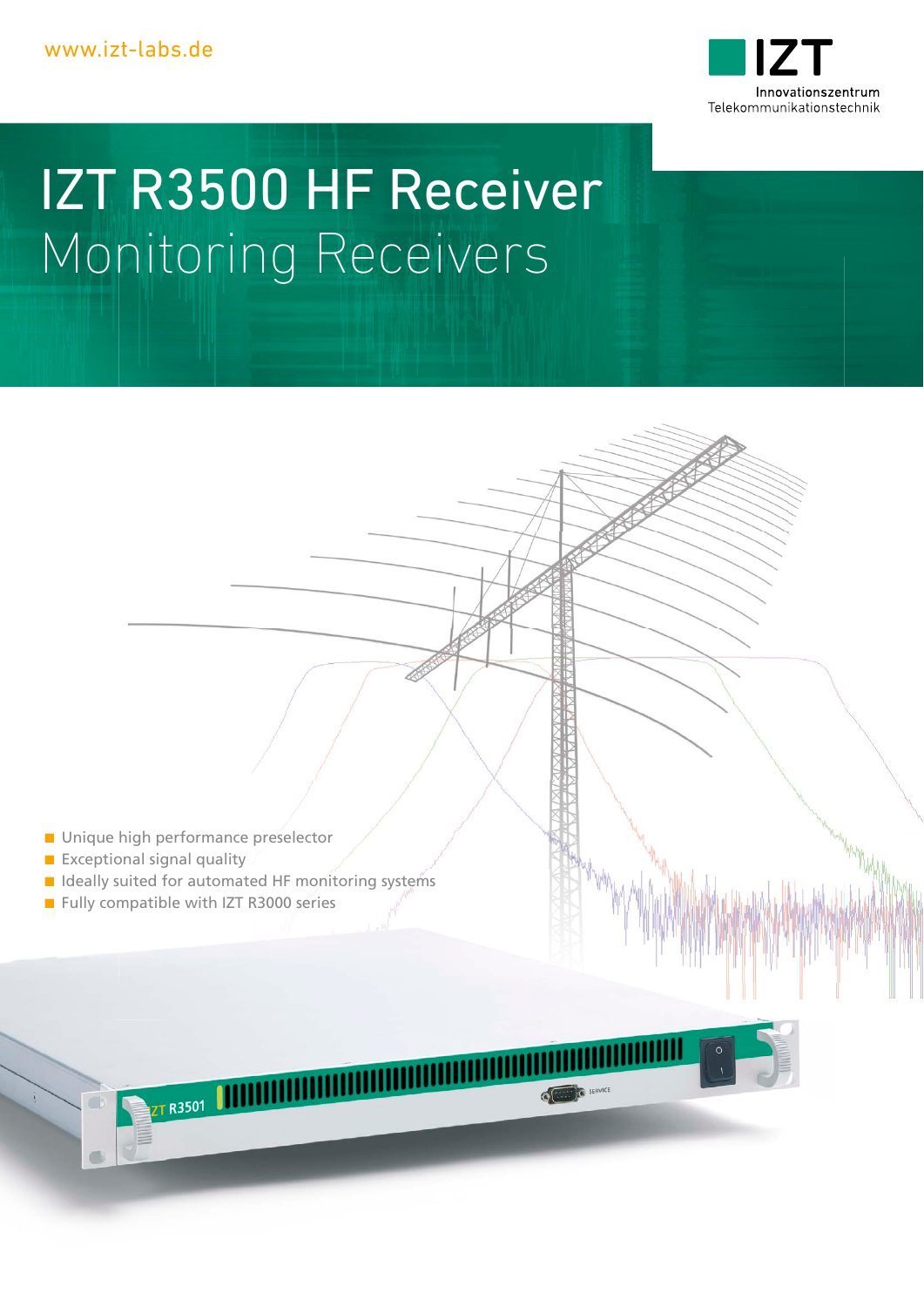The interception of the High Frequency (HF) signals poses an exceptional challenge for the dynamic range of any receiver, especially when large and sensitive antenna systems are used. Management of the RF energy reaching the A/D converter by means of an analog pre-selector is essential.

A bank of sub-octave filters is the standard approach for reducing the total signal power and second order intermodulation products. This comes at the expense of inflexible filter bandwidths. The IZT R3500 instead offers a highly linear, flexible pre-selector (figure 1) with electronically configurable start and stop frequencies.

The IZT R3500 has exceptional large signal performance with a Second Order Intercept point over +100 dBm and is therefore perfectly suited for operating directly behind large gain antennas.

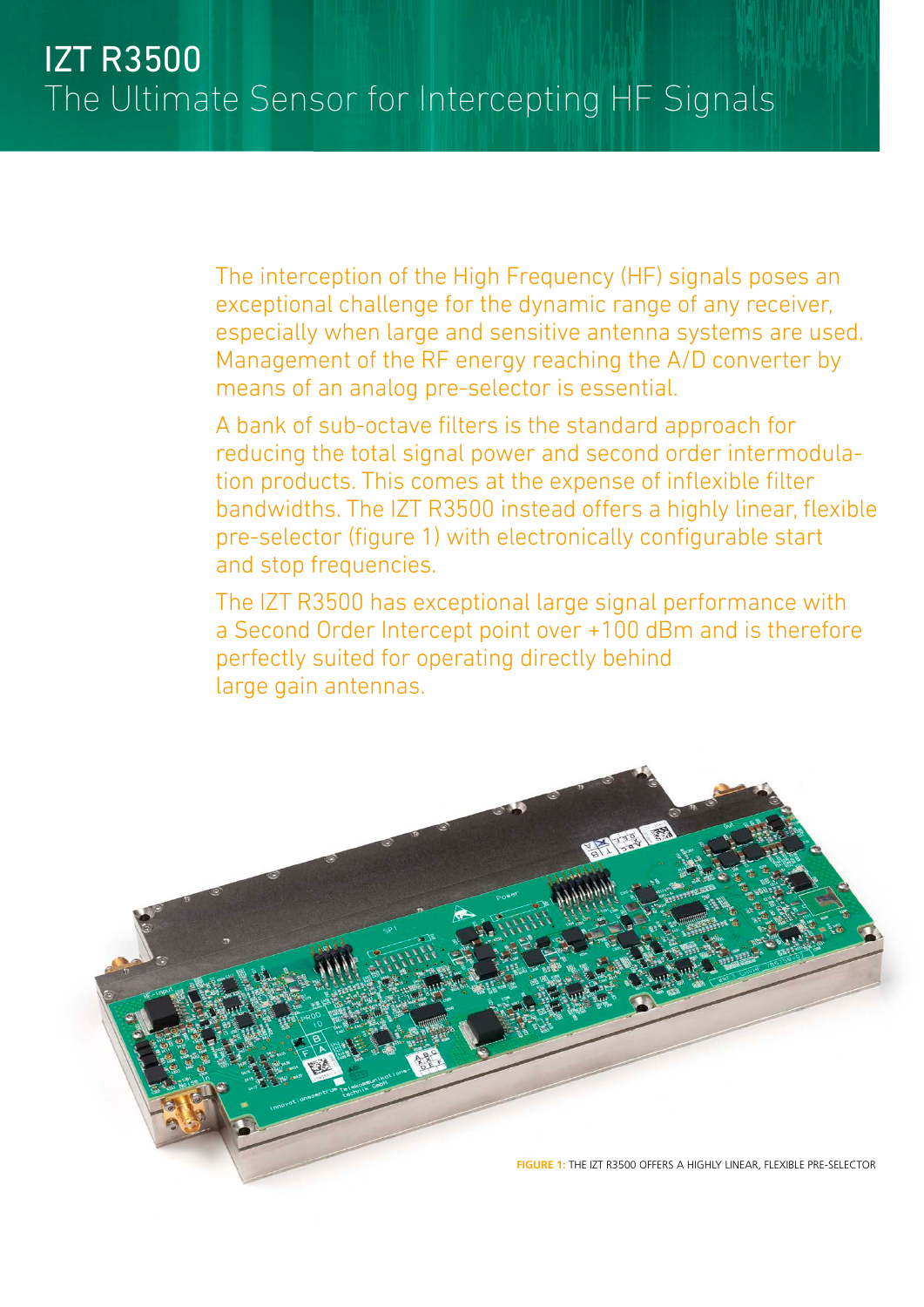### Overview

Modern, automatic signal classifiers are able to simultaneously analyze several megahertz of spectrum for any signals of interest. In this case, due to its fixed center frequencies and bandwidths, a sub-octave pre-selector lacks the flexibility to deal with different receive scenarios.

The IZT R3500 therefore has been equipped with a unique, high performance preselector, allowing the user to arbitrarily select any combination of one high-pass and one low-pass filter. These filters are then cascaded in the signal path electronically, but completely passively with no amplifiers in between.

Within the input frequency range of 9 kHz to 40 MHz, a pool of 16 low- and 16 high-pass filters (see table 1) with corner frequencies spaced in a ratio of approximately 1:1.26 can be selected by the user to limit the amount of incoming signal energy and provide highly effective protection against unwanted IP2 products. The user can freely cascade one out of 16 high-pass filters with one out of 16 low-pass filters resulting in a total of 136 individual pre-selection filters.

Figure 2 symbolizes the filter curves (green: high-pass, blue: low-pass) with the red curve indicating the selected filter combination.



**FIGURE 2:** SHOWN IN RED: SELECTED LOW- AND HIGH-PASS COMBINATION

In a very large signal situation, the filters can be combined to resemble a highly selective sub-octave filter bank. For broadband, automatic signal search algorithms, a bandwidth of several megahertz may be best suited. In a low power RF environment, the filters can be switched off completely.

| High-pass filters (-3 dB) | Low-pass filters (-3 dB) |
|---------------------------|--------------------------|
| 0.009 MHz                 | 1.12 MHz                 |
| 1.25 MHz                  | 1.5 MHz                  |
| 1.56 MHz                  | 1.9 MHz                  |
| 2 MHz                     | 2.25 MHz                 |
| $2.5$ MHz                 | 3 MHz                    |
| 3.125 MHz                 | 3.75 MHz                 |
| 4 MHz                     | 4.5 MHz                  |
| 5 MHz                     | 6 MHz                    |
| 6.25 MHz                  | 7.5 MHz                  |
| 8 MHz                     | 9 MHz                    |
| 10 MHz                    | 12 MHz                   |
| 12.5 MHz                  | 15 MHz                   |
| 16 MHz                    | 18 MHz                   |
| 20 MHz                    | 24 MHz                   |
| 25 MHz                    | 30 MHz                   |
| 32 MHz                    | 36 MHz                   |
| 40 MHz                    | 40 MHz                   |
|                           |                          |

**TABLE 1:** CORNER FREQUENCIES OF HIGH- AND LOW-PASS FILTERS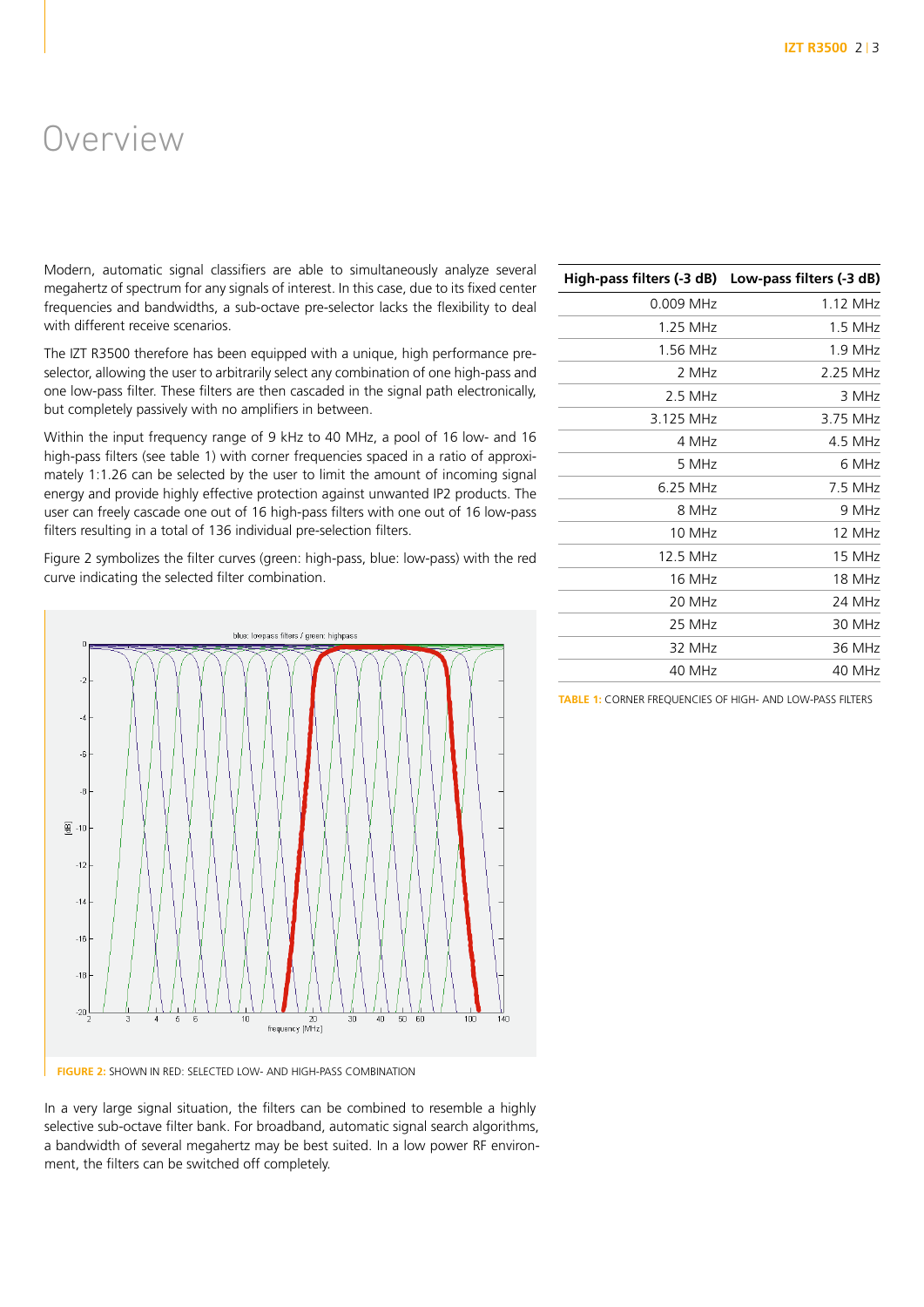

The figures 3 to 6 illustrate the operation of the IZT R3500 with very flexible filter configurations.





**FIGURE 4:** FOUR FILTER EXAMPLES FOR OPERATION WITH MEDIUM BANDWIDTH **FIGURE 6:** FIXED HIGH-PASS AND VARIABLE LOW-PASS



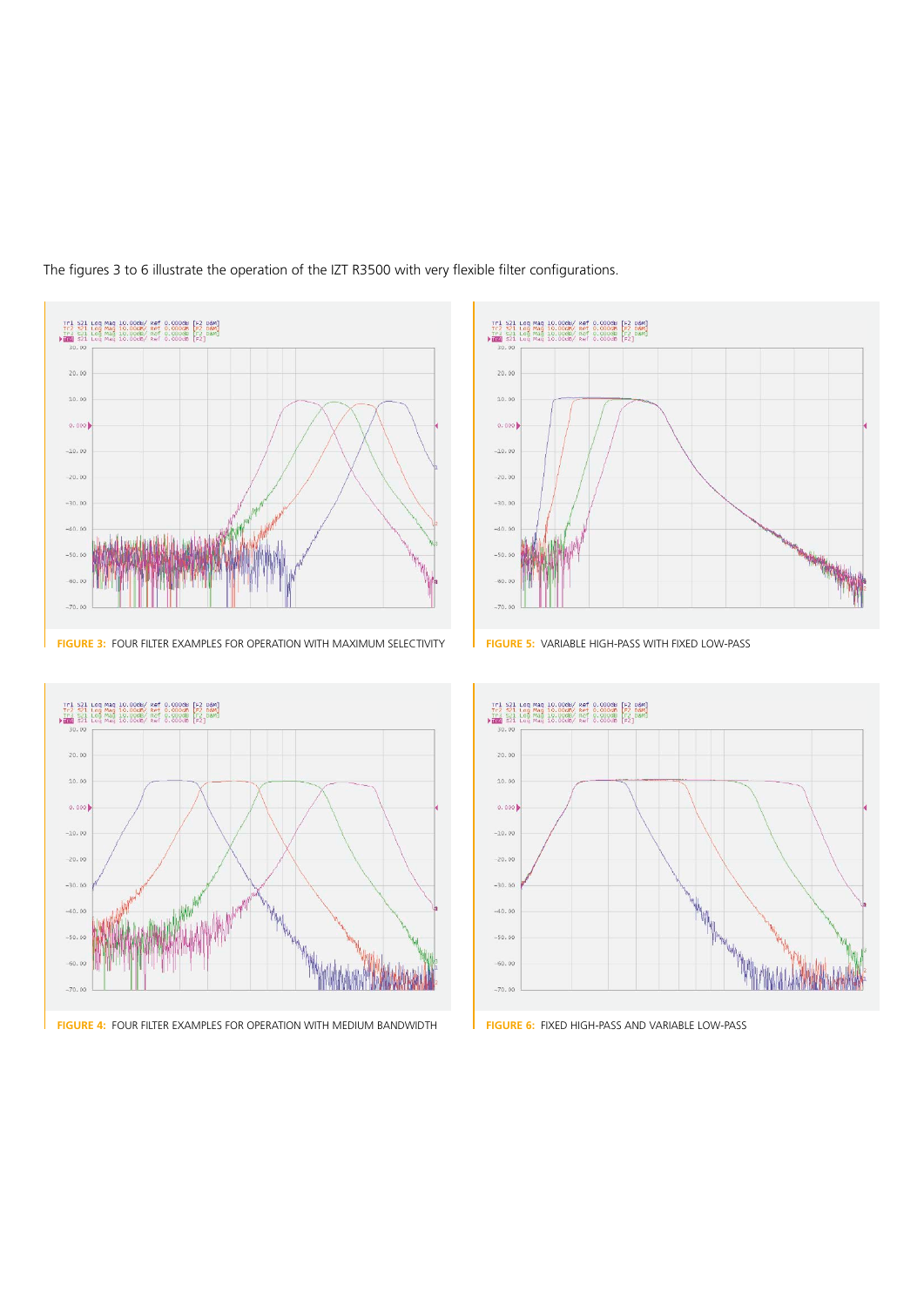### Signal Processing and Control

Like all receivers of the IZT R3000 series, the IZT R3500 supports up to four sub-channels as I/Q, complex FFT or PSD data over Ethernet. The sub-channels can be placed anywhere within 9 kHz to 40 MHz.

Signal processing, data format and control interface of the IZT R3500 are fully compatible with the IZT R3000 series, giving current users of the IZT R3000 receivers an easy migration path.

#### **RECEIVER INTERFACES**

#### **Gigabit LAN**

All digital signal and control data is transmitted and received via Gigabit Ethernet LAN. This allows fast, simple and cost efficient integration of the IZT R3000 family into an existing IT environment. Gigabit LAN offers data rates of up to 115 MB/s provided that the host PC is capable of receiving continuous data at this rate.

Instantaneous bandwidth (single channel):

The receiver has the capability to discard FFT frames in order to reduce data throughput. Using this feature the maximum FFT bandwidth can be extended to 24 MHz.

When multiple data types or multi-channel operation are used the maximum Gigabit LAN data rate has to be taken into account.

#### **Antenna**

N-type connectors for HF are available for the antenna signals as standard configuration. The receiver can be configured with additional antenna inputs:

- IZT R3500-AAI-HF2: two antenna inputs
- IZT R3500-AAI-HF3: three antenna inputs
- IZT R3500-AAI-HF4: four antenna inputs

#### **Synchronization**

The IZT R3500 family features a high stability internal reference clock. The receiver can be synchronized to an external 10 MHz reference source.

With option IZT R3500-TRIG an additional trigger pulse or 1 PPS signal can be used to synchronize multiple receivers with sample accuracy. This is required for direction finder applications and is usually sufficient for goniometric or Watson-Watt DF applications.

In order to realize DF systems based on a single-receiver architecture the option IZT R3500-FTRIG can be used to accept antenna synchronization pulses at intervals of 100 µs and less.

For the phase coherent synchronization of multiple receivers the option IZT R3500-EXT\_SYNC provides external synchronization interfaces for the clock signal.

#### **REMOTE CONTROL**

#### **Windows software**

The IZT R3000 Wndows software can be remote controlled. The demodulated audio is available in addition to the I/Q and spectrum data of the receiver on individual UDP ports. Remote controlling the IZT R3000 Windows software offers a quick and convenient way to embed the IZT R3000 family into an existing user environment.

#### **LAN interface**

For integration into customer-specific systems the receiver can be interfaced on Ethernet LAN level.

Multiple sockets are available: One for each signal data stream (I/Q, FFT, PSD) and multiple sockets for the monitoring and control port. The signal data streams consist of raw data preceded by meta data specifying the signal, such as center frequency, bandwidth, attenuation, time-of-arrival, clipping indicator, gaps, etc. The monitoring and control port employs a user-friendly ASCII format to command and configure the receiver.

#### **ETHERNET BASED SIGNAL DISTRIBUTION**

The Ethernet based signal distribution of the IZT R3500 can eliminate costly multicoupler structures, which provide an analog interface between the antenna and a variable number of receivers. Instead, the IZT R3500 digitizes large parts of the HF spectrum in very high quality and the signal distribution is lossless and completely independent within the digital domain. This can be achieved either through the customer's software solution or the optional IZT Signal Suite software:

- Storage of sub-bands or even the whole digitized bandwidth
- Extraction of sub-bands / channels
- **Buffering and storage**
- Access by clients via reliable and easy to use TCP/IP connection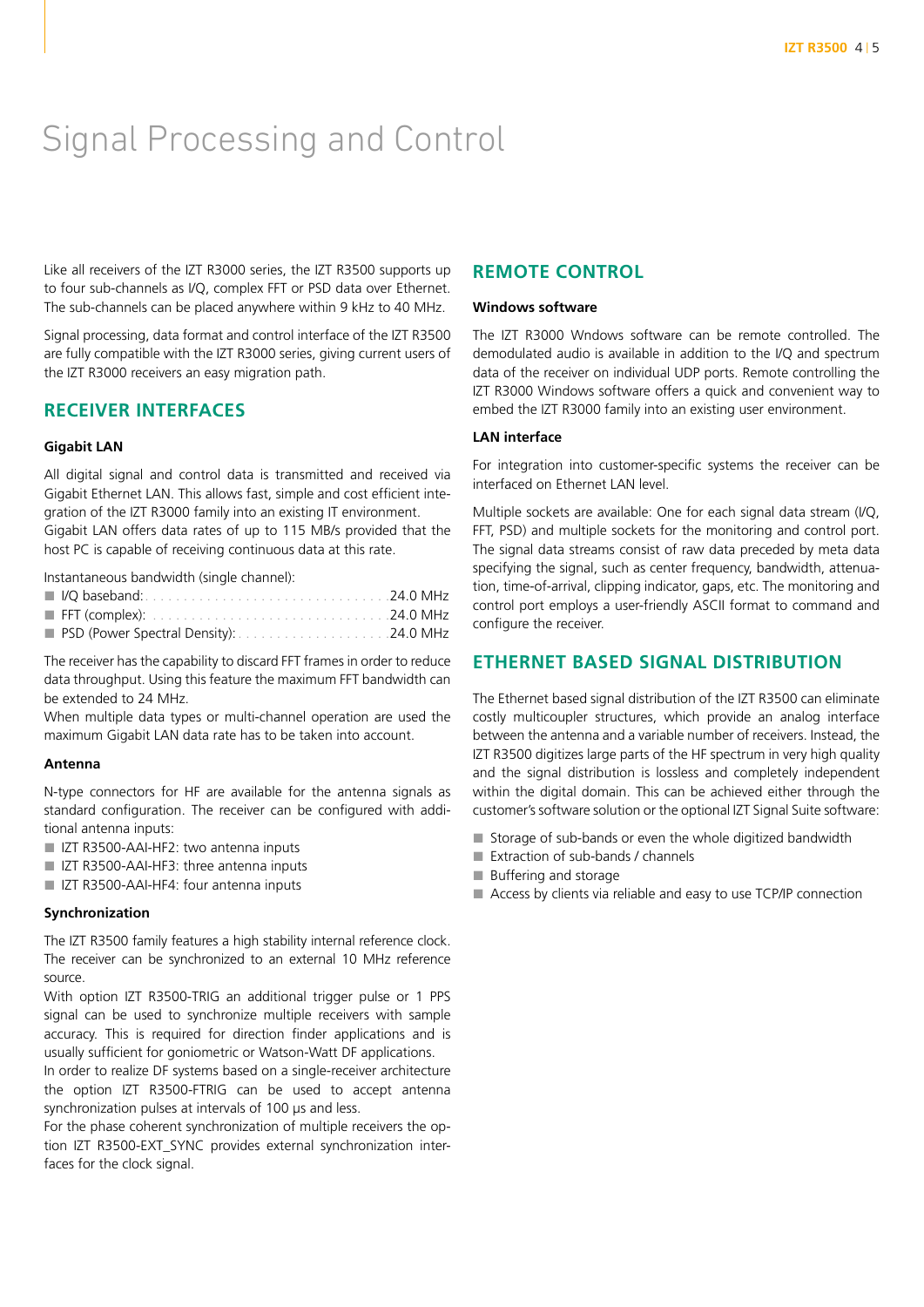# Specifications IZT R3500

| <b>Technical specifications</b>                    |                                      |                                                                                                                 |
|----------------------------------------------------|--------------------------------------|-----------------------------------------------------------------------------------------------------------------|
| <b>Frequency range</b>                             |                                      | 9 kHz to 40 MHz <sup>1)</sup>                                                                                   |
| <b>RF</b> input                                    | Impedance                            | 50 $\Omega$                                                                                                     |
| <b>Input VSWR</b>                                  |                                      | < 1:2                                                                                                           |
| <b>Maximum input power</b>                         |                                      | +20 dBm, +30 dBm with input attenuator active                                                                   |
| <b>Tuning resolution</b>                           |                                      | 1 Hz                                                                                                            |
| <b>Tuning accuracy</b>                             |                                      | $< 0.2$ Hz                                                                                                      |
| <b>Reference frequency</b>                         |                                      | 10 MHz internal/external                                                                                        |
| Internal reference frequency                       | Standard                             | $+/-1 \times 10^{-7}$ over temperature<br>$< 2 \times 10^{-7}$ per year                                         |
|                                                    | <b>OCXO</b>                          | $+/-5 \times 10^{-8}$ over temperature<br>$<$ 1 x 10 <sup>-9</sup> per day<br>$<$ 1 x 10 <sup>-7</sup> per year |
| Input sensitivity                                  | 100 kHz to 40 MHz<br>$@$ S/N = 10 dB | -120 dBm @ 3 kHz BW<br>-111 dBm @ 25 kHz BW                                                                     |
| <b>Oscillator phase noise</b>                      |                                      | -130 dBc/Hz @ 1 kHz offset<br>-140 dBc/Hz @ 10 kHz offset                                                       |
| <b>Sweep time</b>                                  |                                      | < 2 ms typical                                                                                                  |
| <b>Scanning speed</b>                              |                                      | 8 GHz/s linear<br>175 GHz/s within 24 MHz                                                                       |
| Input IP3                                          |                                      | +40 dBm typical                                                                                                 |
| Input IP2                                          |                                      | +100 dBm typical                                                                                                |
| <b>Noise figure</b>                                |                                      | 9 dB typical                                                                                                    |
| IF rejection                                       |                                      | not applicable                                                                                                  |
| Image rejection                                    |                                      | not applicable                                                                                                  |
| <b>Oscillator reradiation</b><br>at antenna output |                                      | not applicable                                                                                                  |
| <b>Pre-selector</b>                                |                                      | see table 1                                                                                                     |
| <b>IF bandwidth</b>                                |                                      | 6.25 kHz to 24 MHz                                                                                              |
| Analog to digital converter                        | SFDR, HF                             | 90 dB typical (referenced to full scale of A/D converter)                                                       |
| <b>Digital post-processing</b>                     | Digital down converter               | Variable decimation                                                                                             |
|                                                    | Complex baseband                     | Variable bandwidth: 6.25 kHz to 24 MHz                                                                          |
|                                                    | Complex FFT                          | 32-bit complex, 1024- and 4096-point FFT, polyphase filter<br>Variable bandwidth: 6.25 kHz to 24 MHz            |
|                                                    | Power Density Spectrum               | Magnitude and logarithm of complex FFT                                                                          |
|                                                    | Averaging                            | Variable averaging of PSD by 1, 2, 4, 8, 16, 32, 64 or 128                                                      |
| Digital data format                                | Complex baseband                     | 16-bit or 32-bit signed integer, I/Q samples                                                                    |
|                                                    | Complex FFT                          | 16-bit floating point, complex 1024- or 4096-FFT                                                                |
|                                                    | Power Density Spectrum               | 16-bit unsigned integer, 1024- or 4096-FFT,<br>logarithmic scaling, range 256 dB                                |
|                                                    | Maximum data rate                    | 115 MB/s                                                                                                        |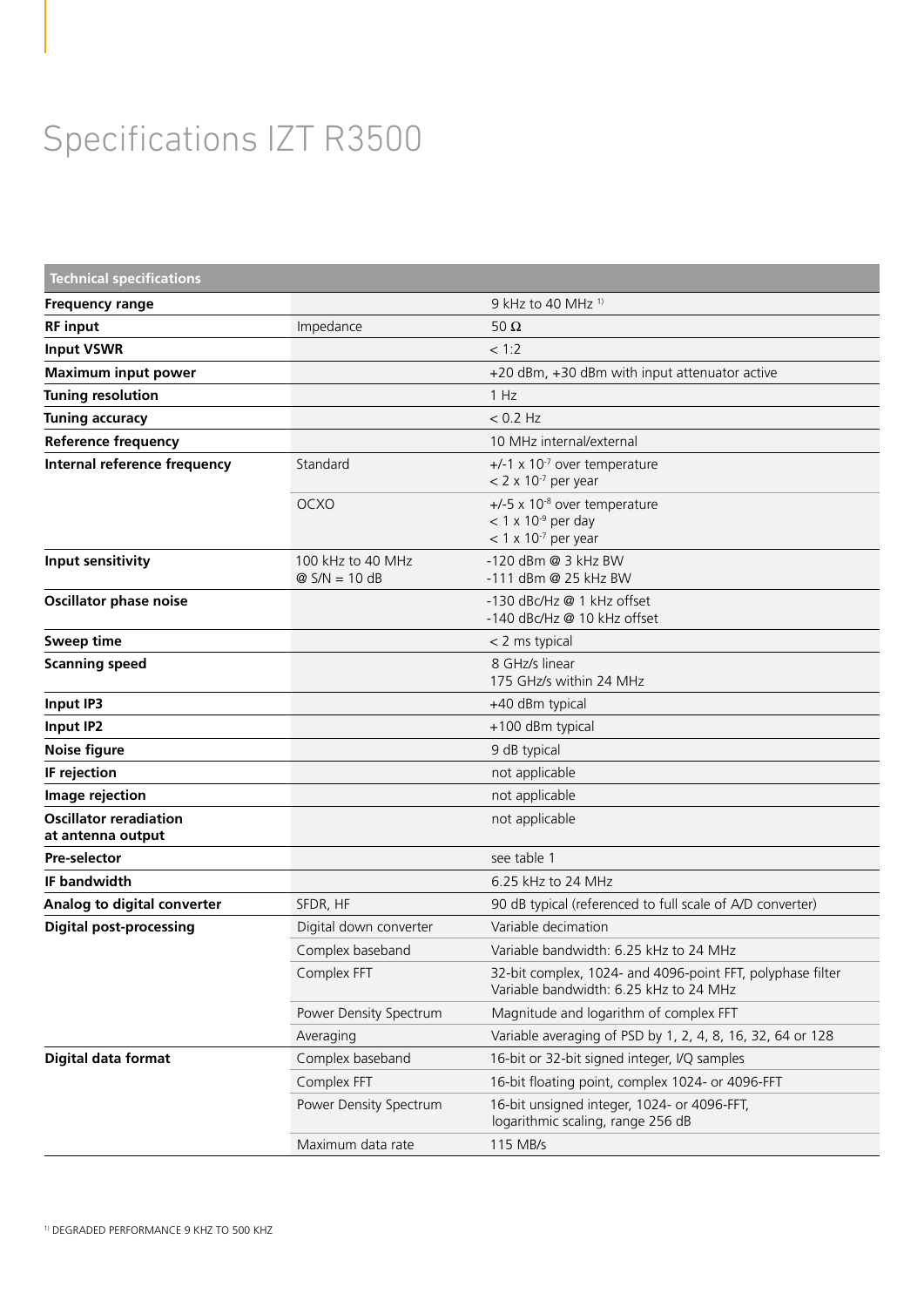| Interfaces | Antenna input, HF, VUHF  | N, female, 50 $\Omega$                        |
|------------|--------------------------|-----------------------------------------------|
|            | External reference input | SMA, female, 50 $\Omega$                      |
|            | External trigger pulse   | SMA, female, CMOS 3.3 V (5 V tolerant input)  |
|            | External synchronization | 2 x SMA, female, 50 $\Omega$                  |
|            | Service interface        | RS232, D-SUB 9, male                          |
|            | LAN                      | 1 Gbit LAN, CAT6, legacy support for 100 Mbit |

| <b>General data</b>          | <b>IZT R3501</b>                   | <b>IZT R3502</b>                       |
|------------------------------|------------------------------------|----------------------------------------|
| <b>Operating temperature</b> | $0^{\circ}$ C to +50 $^{\circ}$ C  | $0^{\circ}$ C to $+50^{\circ}$ C       |
| Storage temperature          | -40°C to +70°C                     | -40 $^{\circ}$ C to +70 $^{\circ}$ C   |
| <b>Humidity</b>              | max. 85%, non-condensing           | max. 85%, non-condensing               |
| <b>EMI / EMC</b>             | EN 61010-1:2002                    | EN 61010-1:2002                        |
|                              | EN 61000-6-2:2002                  | EN 61000-6-2:2002                      |
|                              | EN 61000-6-3:2002                  | EN 61000-6-3:2002                      |
| <b>MTBF</b>                  | >70000h                            | > 70 000 h                             |
| Power supply                 | 90 V - 264 V, 50 Hz - 60 Hz, 60 VA | AC: 90 V - 264 V, 50 Hz - 60 Hz, 60 VA |
|                              |                                    | DC: 10 V - 30 V, 60 W $^{2}$           |
| <b>Dimensions (WxHxD)</b>    | 19" x 1 U x 560 mm                 | 19" x 2 U x 320 mm                     |
| Weight                       | 9 kg                               | 8 kg                                   |